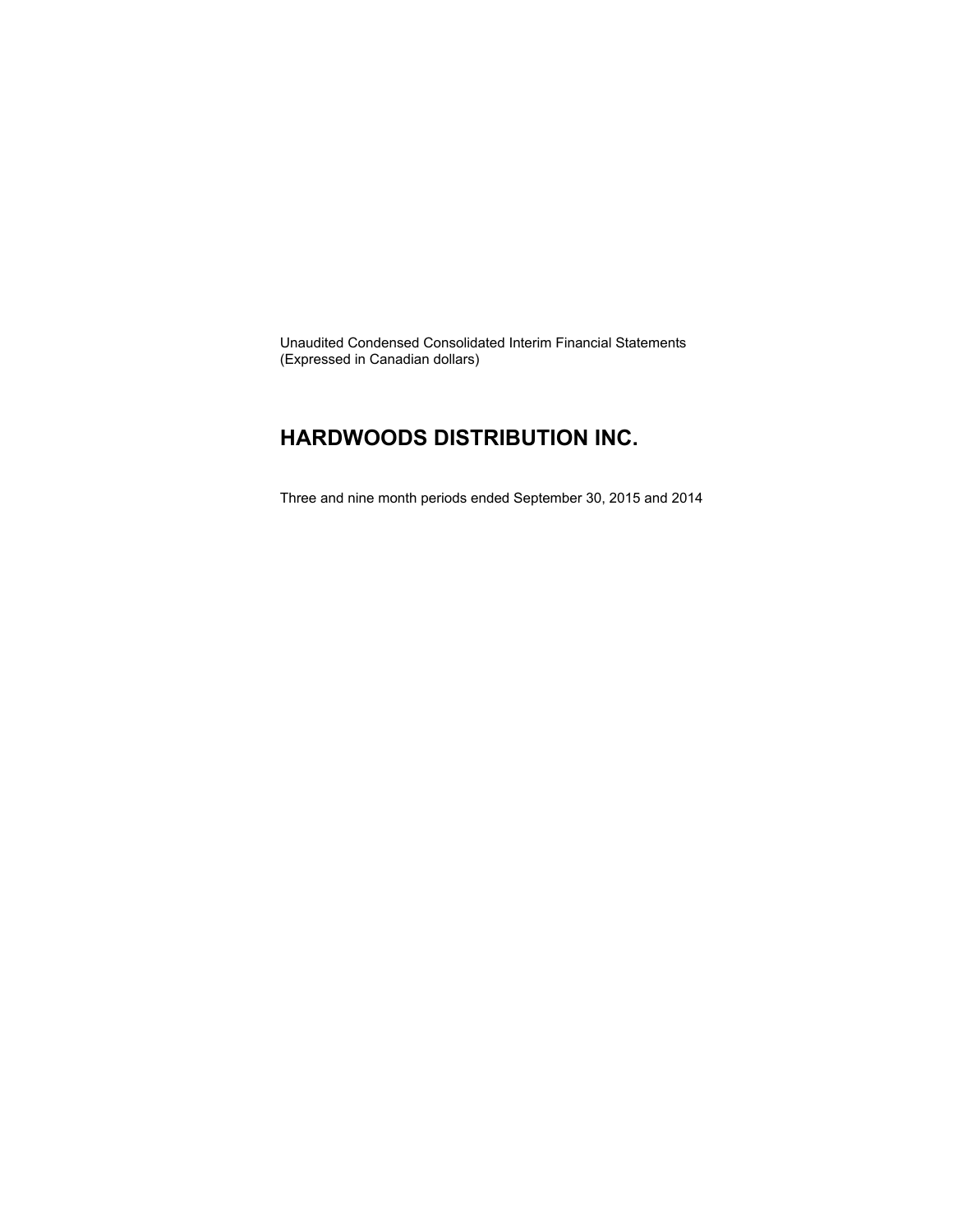Unaudited Condensed Consolidated Interim Statements of Financial Position (Expressed in thousands of Canadian dollars)

|                                            | <b>Note</b> | September 30,<br>2015 | December 31,<br>2014 |
|--------------------------------------------|-------------|-----------------------|----------------------|
| <b>Assets</b>                              |             |                       |                      |
| Current assets:                            |             |                       |                      |
| Cash                                       |             | \$                    | \$<br>13             |
| Accounts receivable                        | 6           | 64,324                | 46,127               |
| Inventories                                | 7           | 104,347               | 85,401               |
| Prepaid expenses                           |             | 2,426                 | 1,951                |
| Total current assets                       |             | 171,097               | 133,492              |
| Non-current assets:                        |             |                       |                      |
| Other receivables                          | 6           | 1,009                 | 1,253                |
| Property, plant and equipment              |             | 15,683                | 13,764               |
| Deferred income taxes                      |             | 10,981                | 12,277               |
| Intangible asset                           |             | 26                    | 27                   |
| Total non-current assets                   |             | 27,699                | 27,321               |
| <b>Total assets</b>                        |             | \$<br>198,796         | \$<br>160,813        |
| Liabilities                                |             |                       |                      |
| Current liabilities:                       |             |                       |                      |
| Bank indebtedness                          | 8           | \$<br>44,328          | \$<br>35,371         |
| Accounts payable and accrued liabilities   |             | 14,894                | 9,682                |
| Income taxes payable                       |             | 1,821                 | 1,383                |
| Finance lease obligation                   |             | 1,147                 | 1,024                |
| Dividend payable                           | 5           | 916                   | 744                  |
| <b>Total current liabilities</b>           |             | 63,106                | 48,204               |
| Non-current liabilities:                   |             |                       |                      |
| Bank indebtedness                          | 8           |                       | 3,371                |
| Finance lease obligation                   |             | 843                   | 749                  |
| Total non-current liabilities              |             | 843                   | 4,120                |
| <b>Total liabilities</b>                   |             | 63,949                | 52,324               |
| Shareholders' equity                       |             |                       |                      |
| Share capital                              | 9(a)        | 45,839                | 45,830               |
| Contributed surplus                        |             | 105,962               | 105,154              |
| Deficit                                    |             | (36, 903)             | (49, 999)            |
| Accumulated other comprehensive income     |             | 19,949                | 7,504                |
| Shareholders' equity                       |             | 134,847               | 108,489              |
| Total liabilities and shareholders' equity |             | \$<br>198,796         | \$<br>160,813        |

Contingencies (note 13) Subsequent event (note 5)

The accompanying notes are an integral part of these condensed consolidated interim financial statements. Approved on behalf of the board of directors:

**(Signed) GRAHAM M. WILSON** Director **(Signed) WILLIAM R. SAUDER** Director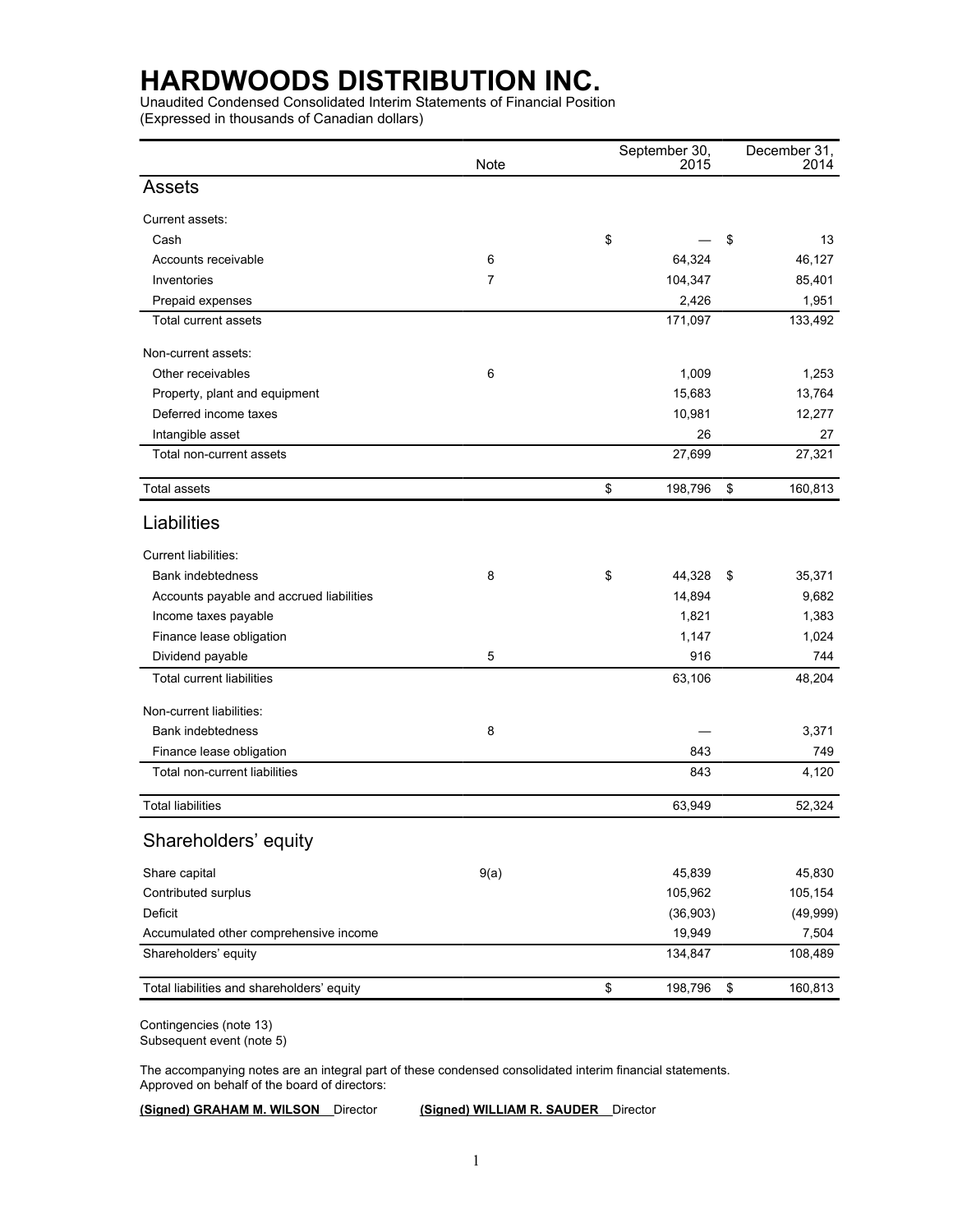Unaudited Condensed Consolidated Interim Statements of Comprehensive Income (Expressed in thousands of Canadian dollars)

|                                                        |              | Three months ended    |    |                       |    |                       | Nine months ended |                       |  |  |
|--------------------------------------------------------|--------------|-----------------------|----|-----------------------|----|-----------------------|-------------------|-----------------------|--|--|
|                                                        | Note         | September<br>30, 2015 |    | September<br>30, 2014 |    | September<br>30, 2015 |                   | September<br>30, 2014 |  |  |
| Sales                                                  | 11           | \$<br>152,114         | \$ | 121,398               | \$ | 430,581               | \$                | 341,370               |  |  |
| Cost of sales                                          | 7            | (125, 380)            |    | (100, 509)            |    | (355, 936)            |                   | (281, 690)            |  |  |
| Gross profit                                           |              | 26,734                |    | 20,889                |    | 74,645                |                   | 59,680                |  |  |
| Operating expenses:                                    |              |                       |    |                       |    |                       |                   |                       |  |  |
| Selling and distribution                               |              | (13,509)              |    | (10, 711)             |    | (38, 614)             |                   | (32, 539)             |  |  |
| Administration                                         |              | (3,671)               |    | (3, 166)              |    | (10, 769)             |                   | (8, 436)              |  |  |
|                                                        |              | (17, 180)             |    | (13, 877)             |    | (49, 383)             |                   | (40, 975)             |  |  |
| Profit from operations                                 |              | 9,554                 |    | 7,012                 |    | 25,262                |                   | 18,705                |  |  |
| Finance expense                                        | 10           | (348)                 |    | (366)                 |    | (1,069)               |                   | (957)                 |  |  |
| Finance income                                         | 10           | 502                   |    | 373                   |    | 1,129                 |                   | 615                   |  |  |
| Net finance income (expense)                           |              | 154                   |    | 7                     |    | 60                    |                   | (342)                 |  |  |
| Profit before income taxes                             |              | 9,708                 |    | 7,019                 |    | 25,322                |                   | 18,363                |  |  |
| Income tax expense:                                    |              |                       |    |                       |    |                       |                   |                       |  |  |
| Current                                                |              | (2,805)               |    | (1,956)               |    | (7, 420)              |                   | (5,358)               |  |  |
| Deferred                                               |              | (940)                 |    | (817)                 |    | (2, 217)              |                   | (1,798)               |  |  |
|                                                        |              | (3,745)               |    | (2,773)               |    | (9,637)               |                   | (7, 156)              |  |  |
| Profit for the period                                  |              | 5,963                 |    | 4,246                 |    | 15,685                |                   | 11,207                |  |  |
| Other comprehensive income (loss):                     |              |                       |    |                       |    |                       |                   |                       |  |  |
| Exchange differences translating foreign<br>operations |              | 6,407                 |    | 3,352                 |    | 12,445                |                   | 3,375                 |  |  |
| Total comprehensive income for the period              |              | \$<br>12,370          | \$ | 7,598                 | \$ | 28,130                | \$                | 14,582                |  |  |
|                                                        |              | \$<br>0.36            | \$ | 0.26                  | \$ | 0.94                  | \$                | 0.68                  |  |  |
| Basic profit per share<br>Diluted profit per share     | 9(c)<br>9(c) | 0.35                  |    | 0.25                  |    | 0.93                  |                   | 0.67                  |  |  |

The accompanying notes are an integral part of these condensed consolidated interim financial statements.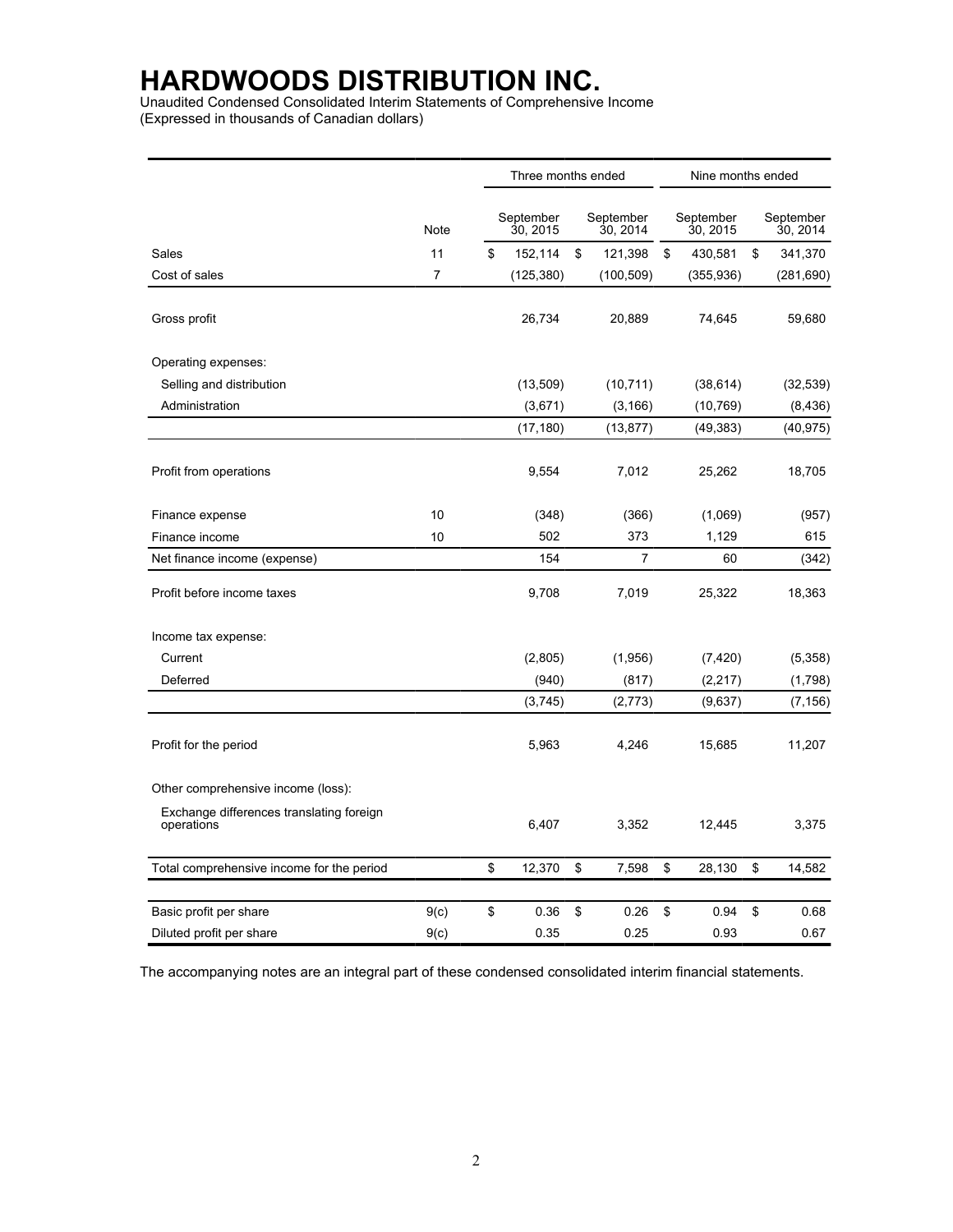Unaudited Condensed Consolidated Interim Statements of Changes in Shareholders' Equity (Expressed in thousands of Canadian dollars)

Nine month periods ended September 30, 2015 and 2014

|                                                    |      | Share    | Contributed   | Accumulated other<br>comprehensive<br>income - |             |           |
|----------------------------------------------------|------|----------|---------------|------------------------------------------------|-------------|-----------|
|                                                    | Note | capital  | surplus       | translation reserve                            | Deficit     | Total     |
| Balance at January 1, 2015                         |      | \$45,830 | \$<br>105,154 | \$<br>7,504                                    | \$(49,999)  | \$108,489 |
| Share based compensation<br>expense for the period | 9(b) |          | 817           |                                                |             | 817       |
| Shares issued pursuant to LTIP                     | 9(a) | 9        | (9)           |                                                |             |           |
| Profit for the period                              |      |          |               |                                                | 15,685      | 15,685    |
| Dividends declared                                 |      |          |               |                                                | (2,589)     | (2,589)   |
| Translation of foreign operations                  |      |          |               | 12,445                                         |             | 12,445    |
| Balance at September 30, 2015                      |      | \$45,839 | \$<br>105,962 | \$<br>19,949                                   | \$(36,903)  | \$134,847 |
|                                                    |      |          |               |                                                |             |           |
| Balance at January 1, 2014                         |      | \$45,298 | \$<br>104,911 | \$<br>1,505                                    | \$ (61,031) | \$90,683  |
| Share based compensation<br>expense for the period | 9(b) |          | 513           |                                                |             | 513       |
| Profit for the period                              |      |          |               |                                                | 11,207      | 11,207    |
| Dividends declared                                 |      |          |               |                                                | (2, 238)    | (2, 238)  |
| Translation of foreign operations                  |      |          |               | 3,375                                          |             | 3,375     |
| Balance at September 30, 2014                      |      | \$45,298 | \$<br>105,424 | \$<br>4,880                                    | \$(52,062)  | \$103,540 |

The accompanying notes are an integral part of the condensed consolidated interim financial statements.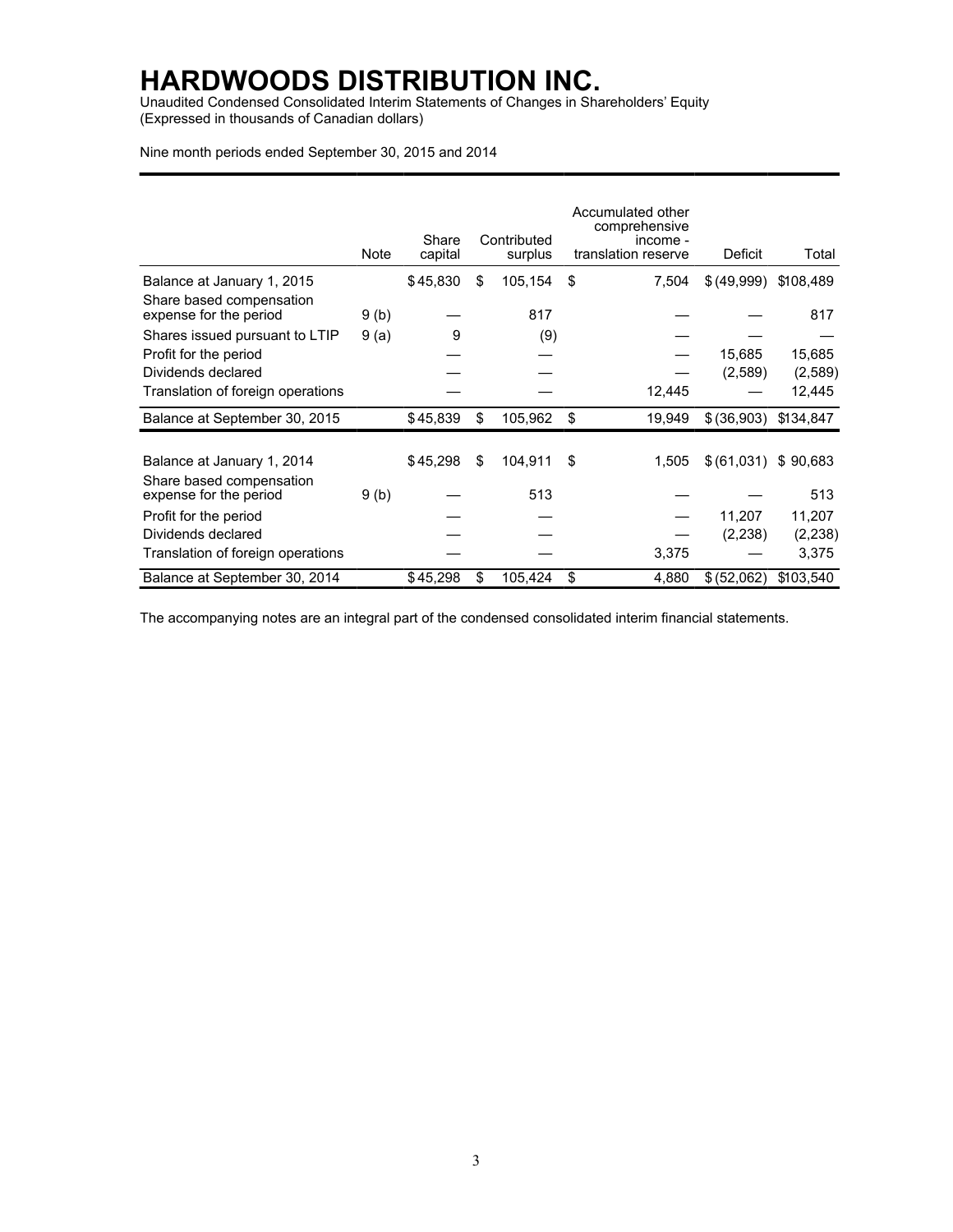Unaudited Condensed Consolidated Interim Statements of Cash Flows (Expressed in thousands of Canadian dollars)

|                                                     |      | Three months ended |                       |    | Nine months ended     |                       |                       |
|-----------------------------------------------------|------|--------------------|-----------------------|----|-----------------------|-----------------------|-----------------------|
|                                                     | Note |                    | September<br>30, 2015 |    | September<br>30, 2014 | September<br>30, 2015 | September<br>30, 2014 |
| Cash flow from operating activities:                |      |                    |                       |    |                       |                       |                       |
| Profit for the period                               |      | \$                 | 5,963                 | \$ | 4,246                 | \$<br>15,685          | \$<br>11,207          |
| Adjustments for:                                    |      |                    |                       |    |                       |                       |                       |
| Depreciation                                        |      |                    | 673                   |    | 582                   | 1,891                 | 1,535                 |
| Loss (gain) on sale of property, plant              |      |                    |                       |    |                       |                       |                       |
| and equipment                                       |      |                    | 1                     |    | (20)                  | 1                     | 10                    |
| Non-cash employee incentive program                 | 9(b) |                    | 345                   |    | 177                   | 817                   | 513                   |
| Income tax expense                                  |      |                    | 3,745                 |    | 2,773                 | 9,637                 | 7,156                 |
| Net finance cost (income)                           | 10   |                    | (154)                 |    | (7)                   | (60)                  | 342                   |
| Interest received                                   |      |                    | 106                   |    | 101                   | 298                   | 313                   |
| Interest paid                                       |      |                    | (317)                 |    | (378)                 | (983)                 | (931)                 |
| Income taxes paid                                   |      |                    | (1, 431)              |    | (1, 120)              | (7, 204)              | (4,082)               |
|                                                     |      |                    | 8,931                 |    | 6,354                 | 20,082                | 16,063                |
| Changes in non-cash working capital:                |      |                    |                       |    |                       |                       |                       |
| Accounts receivable                                 |      |                    | (326)                 |    | 619                   | (12, 172)             | (4,527)               |
| Inventories                                         |      |                    | 686                   |    | (1,271)               | (8,274)               | (10,003)              |
| Prepaid expenses                                    |      |                    | (467)                 |    | (170)                 | (245)                 | (584)                 |
| Accounts payable and accrued liabilities            |      |                    | (54)                  |    | (591)                 | 3,958                 | 2,422                 |
|                                                     |      |                    | (161)                 |    | (1, 413)              | (16, 733)             | (12, 692)             |
| Net cash provided by operating activities           |      |                    | 8,770                 |    | 4,941                 | 3,349                 | 3,371                 |
| Cash flow from financing activities:                |      |                    |                       |    |                       |                       |                       |
| Increase (decrease) in bank indebtedness            |      |                    | (7,011)               |    | (2,754)               | 853                   | 16,195                |
| Principle payments on finance lease obligation      |      |                    | (301)                 |    | (222)                 | (839)                 | (650)                 |
| Dividends paid to shareholders                      |      |                    | (915)                 |    | (744)                 | (2, 413)              | (2,067)               |
| Net cash provided by (used in) financing activities |      |                    | (8,227)               |    | (3,720)               | (2,399)               | 13,478                |
| Cash flow from investing activities:                |      |                    |                       |    |                       |                       |                       |
| Additions to property, plant and equipment          |      |                    | (670)                 |    | (428)                 | (1,359)               | (1,226)               |
| Proceeds on disposal of                             |      |                    |                       |    |                       |                       |                       |
| property, plant and equipment                       |      |                    | 30                    |    | 68                    | 189                   | 183                   |
| <b>Business acquisition</b>                         | 4    |                    |                       |    | (1, 189)              |                       | (16, 467)             |
| Payments received on non-current receivables        |      |                    | 97                    |    | 323                   | 207                   | 599                   |
| Net cash used in investing activities               |      |                    | (543)                 |    | (1, 226)              | (963)                 | (16, 911)             |
| Increase (decrease) in cash during the period       |      |                    |                       |    | (5)                   | (13)                  | (62)                  |
| Cash, beginning of period                           |      |                    |                       |    | 21                    | 13                    | 78                    |
| Cash, end of period                                 |      | \$                 |                       | \$ | 16                    | \$                    | \$<br>16              |
|                                                     |      |                    |                       |    |                       |                       |                       |
| Supplementary information:                          |      |                    |                       |    |                       |                       |                       |
| Property, plant and equipment acquired              |      |                    |                       |    |                       |                       |                       |
| under finance leases, net of disposals              |      | \$                 | 168                   | \$ | 319                   | \$<br>698             | \$<br>776             |
| Transfer of accounts receivable to long-term        |      |                    |                       |    |                       |                       |                       |
| customer notes receivable, being a                  |      |                    |                       |    |                       |                       |                       |
| non-cash transaction                                |      |                    |                       |    |                       | 185                   | 99                    |

The accompanying notes are an integral part of the condensed consolidated interim financial statements.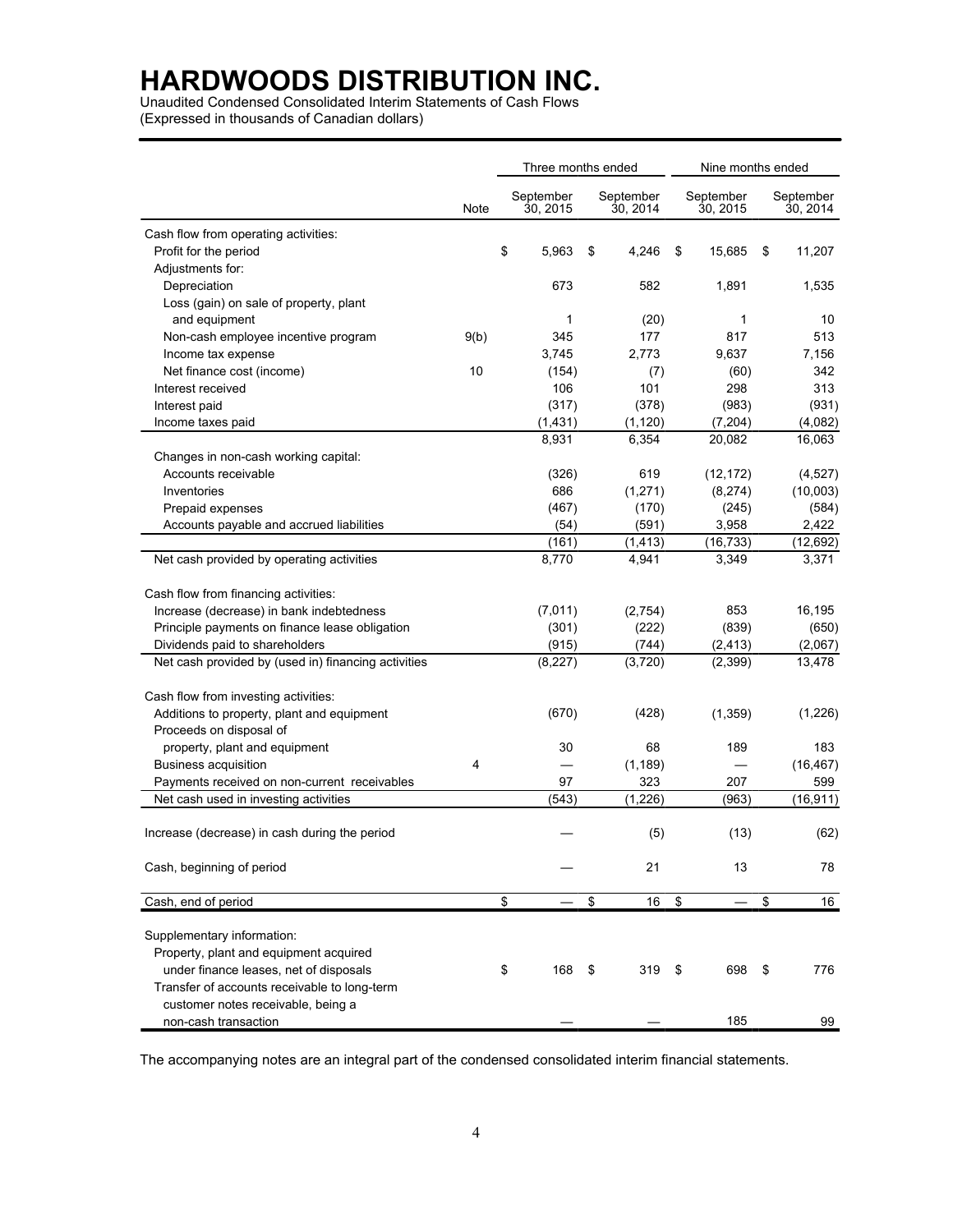Notes to Unaudited Condensed Consolidated Interim Financial Statements (Tabular amounts expressed in thousands of Canadian dollars)

Three and nine month periods ended September 30, 2015 and 2014

#### **1. Nature of operations:**

Hardwoods Distribution Inc. (the "Company") is incorporated under the Canada Business Corporations Act trading on the Toronto Stock Exchange under the symbol "HWD." Subsidiaries of the Company operate a network of 33 distribution centers in Canada and the US engaged in the wholesale distribution of hardwood lumber and related sheet goods and specialty products. The Company's operation in Clinton, Michigan includes a sawmill and kiln drying operations (note 4).

#### **2. Basis of preparation:**

(a) Statement of compliance:

These condensed consolidated interim financial statements of the Company have been prepared in accordance with International Accounting Standards ("IAS 34") "Interim Financial Reporting". The disclosures contained in these condensed consolidated interim financial statements do not include all of the requirements of International Financial Reporting Standards ("IFRS") for annual financial statements, and accordingly, should be read in conjunction with the Company's annual consolidated financial statements for the year ended December 31, 2014.

The condensed consolidated interim financial statements were authorized for issue by the Board of Directors on November 9, 2015.

(b) Basis of measurement:

These condensed consolidated interim financial statements have been prepared on the historical cost basis.

(c) Functional and presentation currency:

These condensed consolidated interim financial statements are presented in Canadian dollars, which is the Company's functional currency. All financial information presented in the interim financial statements, with the exception of per share amounts, has been rounded to the nearest thousand dollar.

(d) Use of estimates and judgment:

The preparation of financial statements in accordance with IFRS requires management to make judgments, estimates and assumptions that affect the application of accounting policies and the reported amounts of assets and liabilities at the date of the financial statements and the reported amounts of revenue and expenses during the reporting period. Actual amounts may differ from the estimates applied in the preparation of these interim financial statements.

Estimates and underlying assumptions are reviewed on an ongoing basis. Revisions to accounting estimates are recognized in the period in which the estimates are revised and in any future periods affected. In preparing these condensed consolidated interim financial statements, the significant judgments made by management in applying the Company's accounting policies and the key sources of estimation uncertainty are consistent with those disclosed in the Company's annual audited consolidated financial statements for the year ended December 31, 2014.

#### **3. Significant accounting policies:**

The significant accounting policies that have been used in the preparation of these condensed consolidated interim financial statements are summarized in the Company's annual audited consolidated financial statements for the year ended December 31, 2014. There were no new standards effective January 1, 2015 that have an impact on the Company's financial statements.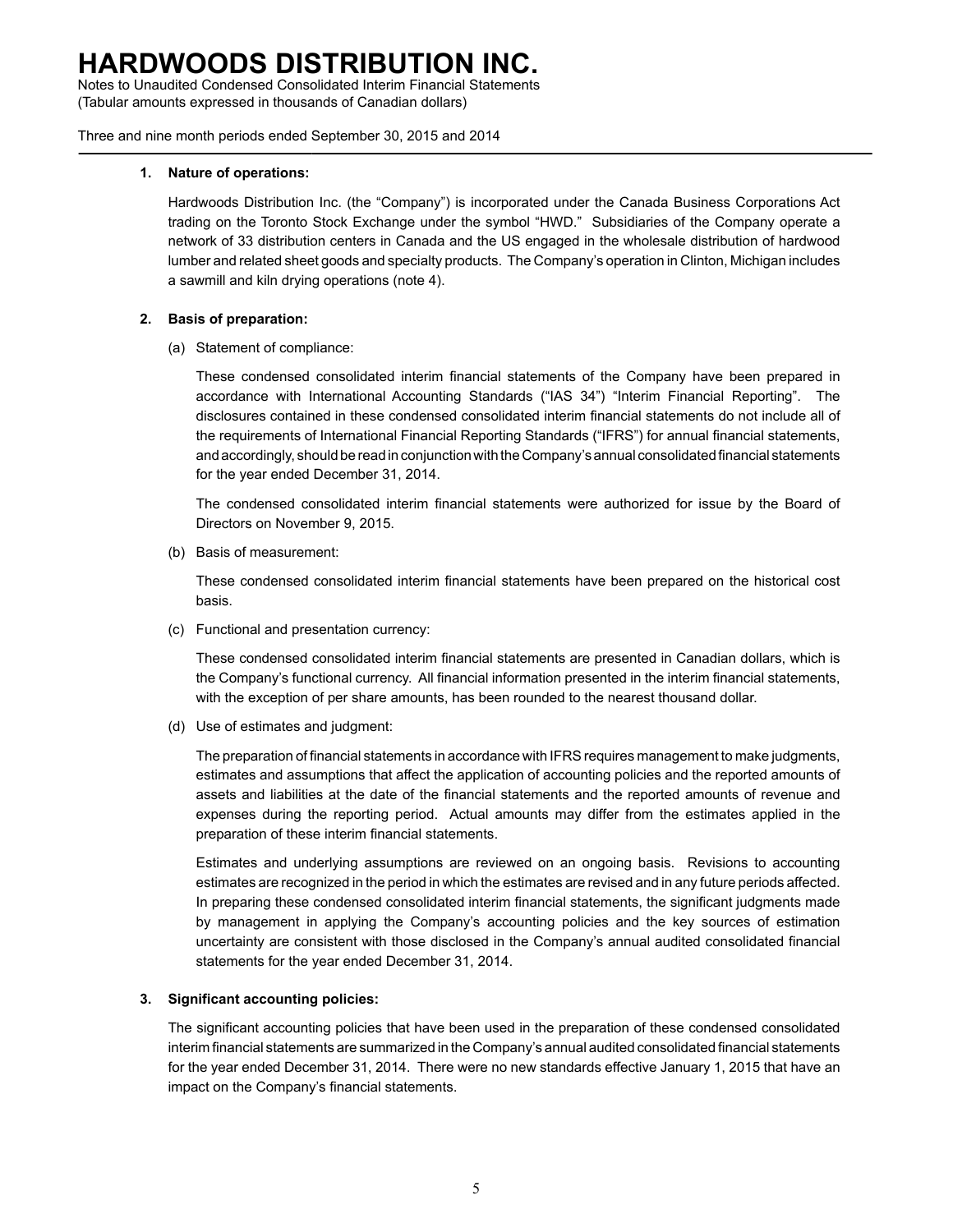Notes to Unaudited Condensed Consolidated Interim Financial Statements (Tabular amounts expressed in thousands of Canadian dollars)

Three and nine month periods ended September 30, 2015 and 2014

#### **4. Business acquisitions:**

Hardwoods of Michigan Acquisition

On April 28, 2014 a subsidiary of the Company purchased the business operations of Hardwoods of Michigan Inc. ("HMI"), a fully integrated producer and distributor of high quality hardwood lumber from its sawmill and kiln drying operations located on 23 acres in Clinton, Michigan. The Company's subsidiary purchased the accounts receivable, inventory, prepaid expenses, and property, plant and equipment of HMI for cash consideration of \$16.5 million (US\$15.0 million) and hired HMI's employees to continue operating the business. The purchase price was satisfied with cash consideration, funded by the drawdown of the Hardwoods USLP Credit Facility (note 8).

Had the acquisition occurred on January 1, 2014 management estimated that the Company's consolidated sales would have been approximately \$357.4 million and profit would have been approximately \$12.4 million for the nine month period ended September 30, 2014. Included in these condensed consolidated interim financial statements for the three and nine month periods ended September 30, 2014 are sales of \$10.9 million and \$18.1 million (US\$8.3 and US\$14.4 million) and profit of \$0.7 million (US\$0.5 million) and \$1.3 million (US\$1.0 million), respectively, relating to HMI.

#### **5. Capital management:**

The Company's policy is to maintain a strong capital base so as to maintain investor, creditor and market confidence and to sustain future growth of the business. The Company considers its capital to be bank indebtedness (net of cash) and shareholders' equity.

The Company's capitalization is as follows:

|                          | September 30,<br>2015 |      | December 31,<br>2014 |
|--------------------------|-----------------------|------|----------------------|
| Cash                     | \$                    | - \$ | (13)                 |
| <b>Bank indebtedness</b> | 44,328                |      | 38,742               |
| Shareholder's equity     | 134,847               |      | 108,489              |
| Total capitalization     | \$<br>179,175         | -\$  | 147,218              |

The terms of the Company's US and Canadian credit facilities are described in note 8. The terms of the agreements with the Company's lenders provide that distributions cannot be paid by its subsidiaries in the event that its subsidiaries do not meet certain credit ratios. The Company's operating subsidiaries were compliant with all required credit ratios under the US and Canadian credit facilities as at September 30, 2015 and December 31, 2014, and accordingly there were no restrictions on distributions arising from compliance with financial covenants.

Dividends are one way the Company manages its capital. Dividends are declared having given consideration to a variety of factors including the outlook for the business and financial leverage. There were no changes to the Company's approach to capital management during the three and nine month periods ended September 30, 2015.

On August 13, 2015 the Company declared a cash dividend of \$0.055 per common share to shareholders of record as of October 20, 2015. The dividend was paid to shareholders on October 31, 2015. On November 9, 2015, the Company declared a cash dividend of \$0.055 per common share to shareholders of record as of January 19, 2016, to be paid on January 29, 2016.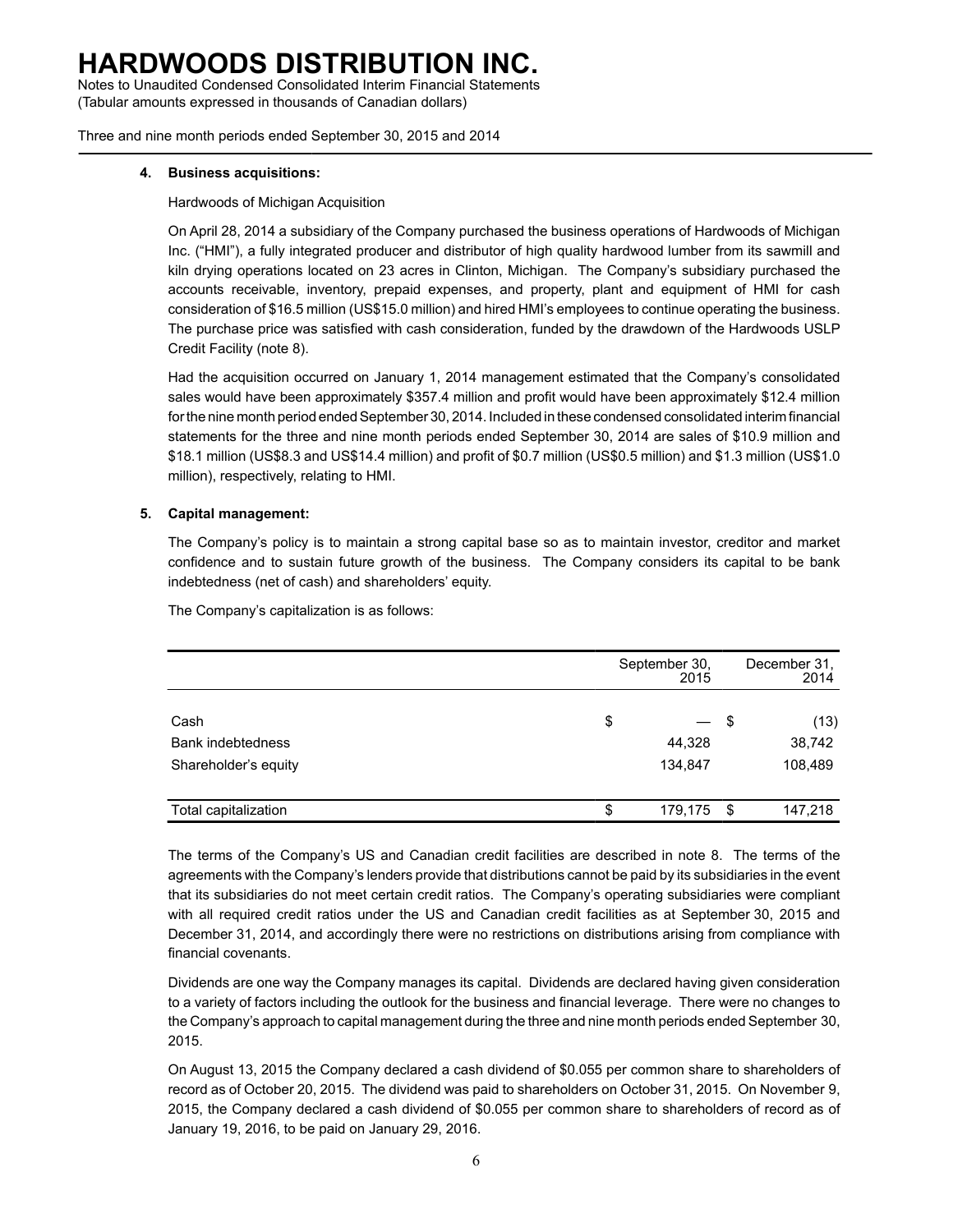Notes to Unaudited Condensed Consolidated Interim Financial Statements (Tabular amounts expressed in thousands of Canadian dollars)

Three and nine month periods ended September 30, 2015 and 2014

#### **6. Accounts receivable:**

The following is a breakdown of the Company's current and non-current receivables and represents the Company's principal exposure to credit risk.

|                                                  | September 30,<br>2015 |     | December 31,<br>2014 |
|--------------------------------------------------|-----------------------|-----|----------------------|
|                                                  |                       |     |                      |
| Trade accounts receivable - Canada               | \$<br>14,705          | -\$ | 10,490               |
| Trade accounts receivable - United States        | 53,741                |     | 37,960               |
| Sundry receivable                                | 249                   |     | 786                  |
| Current portion of non-current receivables       | 815                   |     | 369                  |
|                                                  | 69,510                |     | 49,605               |
| Less:                                            |                       |     |                      |
| Allowance for credit loss                        | 5,186                 |     | 3,478                |
|                                                  |                       |     |                      |
|                                                  | \$<br>64,324          | \$  | 46,127               |
|                                                  |                       |     |                      |
| Non-current receivables:                         |                       |     |                      |
| Employee housing loans                           | \$<br>537             | \$  | 429                  |
| Customer notes                                   | 733                   |     | 679                  |
| Security deposits                                | 554                   |     | 514                  |
|                                                  | 1,824                 |     | 1,622                |
| Less:                                            |                       |     |                      |
| Current portion, included in accounts receivable | 815                   |     | 369                  |
|                                                  | \$<br>1,009           | \$  | 1,253                |

#### The aging of trade receivables is:

|                       | September 30,<br>2015 |     | December 31,<br>2014 |
|-----------------------|-----------------------|-----|----------------------|
|                       |                       |     |                      |
| Current               | \$<br>52,755          | \$  | 35,428               |
| Past due 31 - 60 days | 9,804                 |     | 8,041                |
| Past due 61 - 90 days | 2,622                 |     | 2,752                |
| Past due 90+ days     | 3,265                 |     | 2,229                |
|                       |                       |     |                      |
|                       | \$<br>68,446          | -\$ | 48,450               |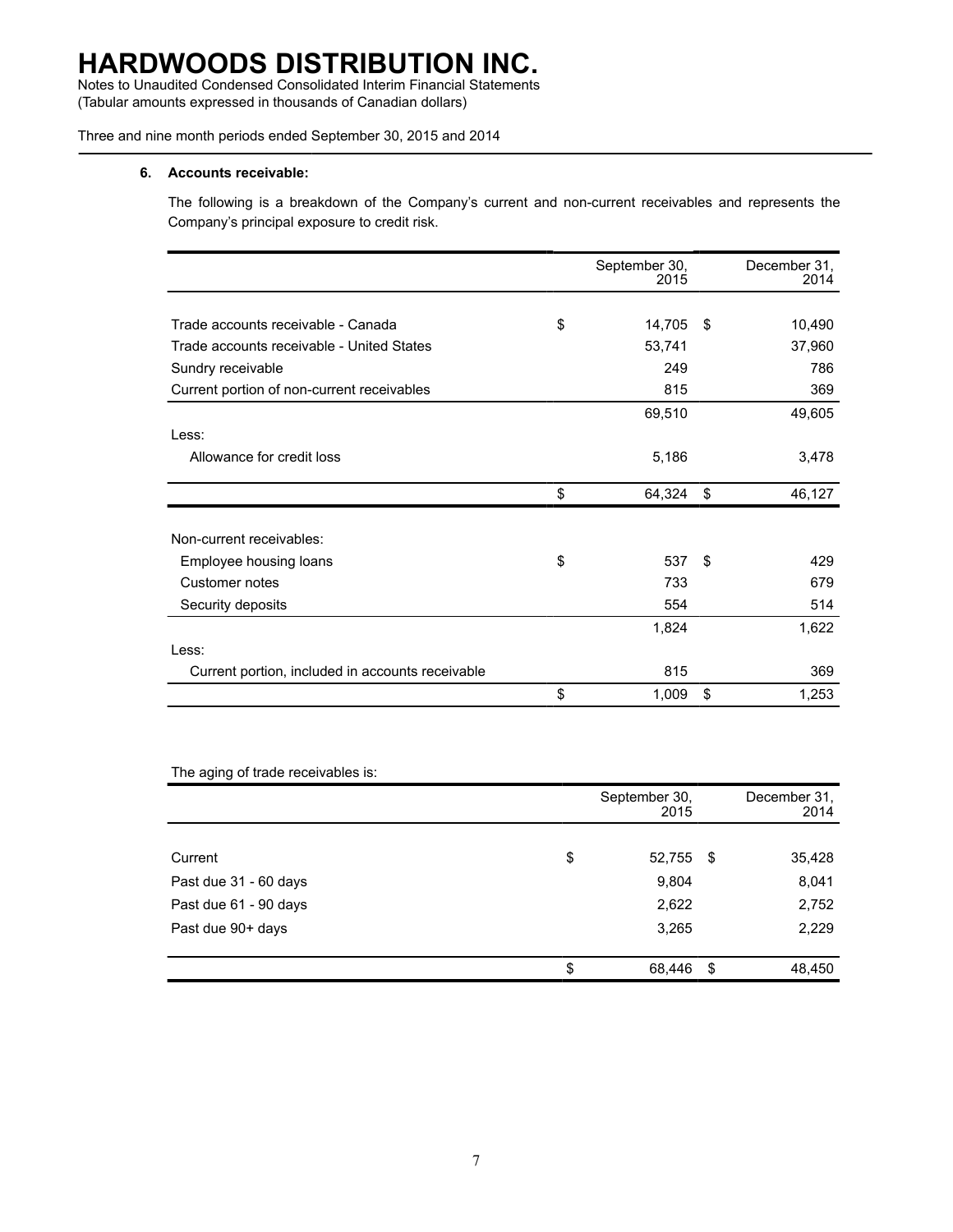Notes to Unaudited Condensed Consolidated Interim Financial Statements (Tabular amounts expressed in thousands of Canadian dollars)

Three and nine month periods ended September 30, 2015 and 2014

#### **6. Accounts receivable (continued):**

The Company determines its allowance for doubtful accounts based on its best estimate of the net recoverable amount by customer account. Accounts that are considered uncollectable are written off. The total allowance at September 30, 2015 was \$5.2 million (December 31, 2014 - \$3.5 million). The amount of the allowance is considered sufficient based on the past experience of the business, current and expected collection trends, the security the Company has in place for past due accounts and management's regular review and assessment of customer accounts and credit risk.

Bad debt expense, net of recoveries, for the three month period ended September 30, 2015 was \$0.2 million which equates to 0.1% of sales (three month period ended September 30, 2014 - \$0.2 million, being 0.2% of sales). For the nine month period ended September 30, 2015, net bad debt expense was \$0.9 million being 0.2% of sales (nine month period ended September 30, 2014 - \$0.9 million, being 0.3% of sales).

#### **7. Inventories:**

|                  | September 30,<br>2015 |     | December 31,<br>2014 |
|------------------|-----------------------|-----|----------------------|
|                  |                       |     |                      |
| Raw materials    | \$<br>1,002           | -\$ | 1,624                |
| Work in process  | 4,767                 |     | 5,044                |
| Goods in-transit | 6,819                 |     | 9,594                |
| Finished goods:  |                       |     |                      |
| Lumber           | 41,719                |     | 31,059               |
| Sheet goods      | 40,638                |     | 31,127               |
| Specialty        | 9,402                 |     | 6,953                |
|                  | \$<br>104,347         | \$  | 85,401               |

Inventory related expenses are included in the condensed interim consolidated statement of comprehensive income as follows:

|                                    | Three months ended    |      |                       |    |                       | Nine months ended |                       |  |
|------------------------------------|-----------------------|------|-----------------------|----|-----------------------|-------------------|-----------------------|--|
|                                    | September 30,<br>2015 |      | September 30.<br>2014 |    | September 30,<br>2015 |                   | September 30.<br>2014 |  |
|                                    |                       |      |                       |    |                       |                   |                       |  |
| Inventory write-downs, included in |                       |      |                       |    |                       |                   |                       |  |
| cost of sales                      | \$<br>255             | - \$ | 247                   | \$ | 645                   | - \$              | 771                   |  |
|                                    |                       |      |                       |    |                       |                   |                       |  |
| Cost of inventory sold             | 120,984               |      | 96,901                |    | 343,742               |                   | 271,898               |  |
| Other cost of sales                | 4.396                 |      | 3,608                 |    | 12.194                |                   | 9,792                 |  |
| Total cost of sales                | \$<br>125,380         | \$   | 100,509               | S  | 355.936               | \$                | 281,690               |  |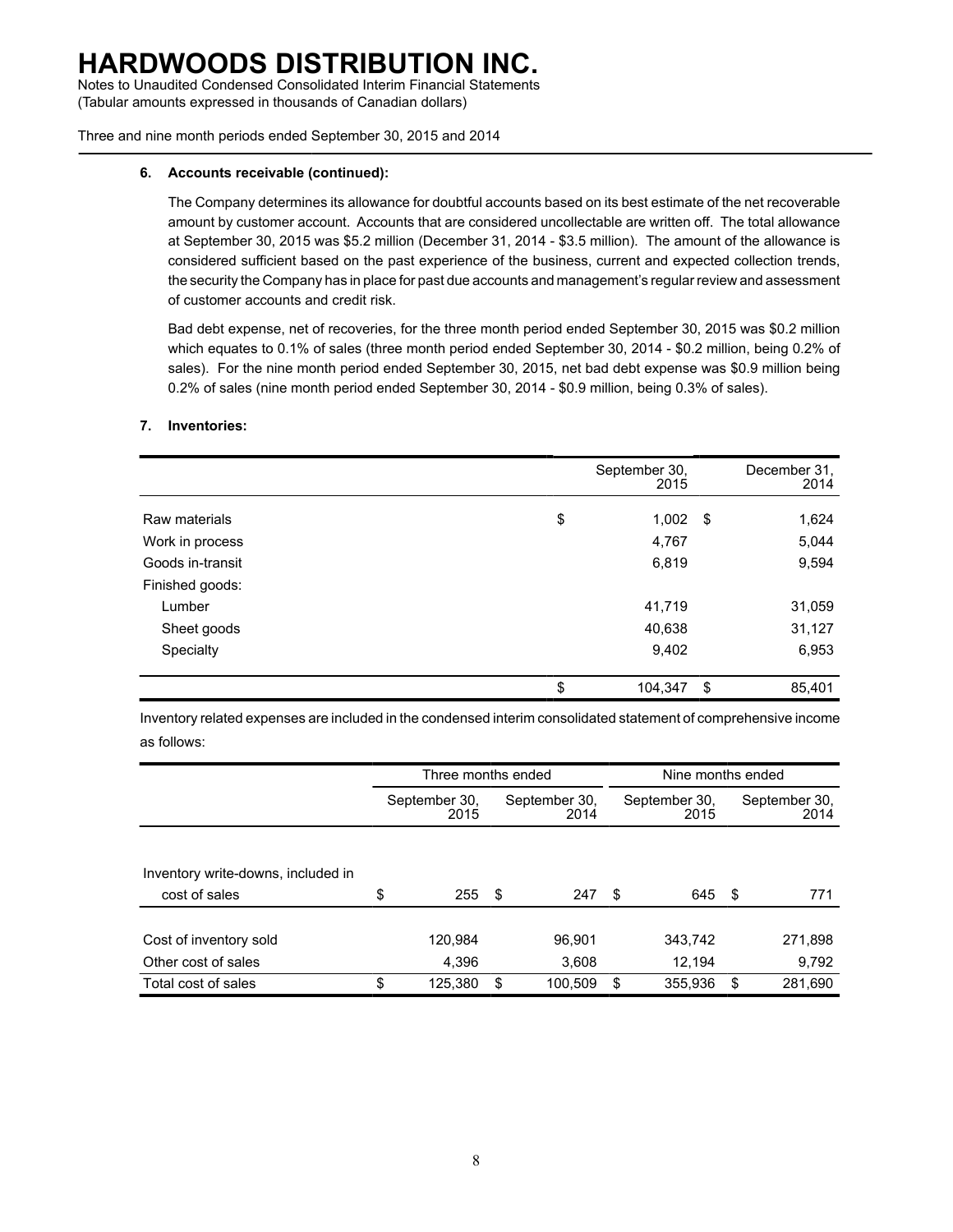Notes to Unaudited Condensed Consolidated Interim Financial Statements (Tabular amounts expressed in thousands of Canadian dollars)

Three and nine month periods ended September 30, 2015 and 2014

#### **8. Bank indebtedness:**

|                                             | September 30,<br>2015 | December 31,<br>2014 |
|---------------------------------------------|-----------------------|----------------------|
| Checks issued in excess of funds on deposit | \$                    | \$<br>1,368          |
| Credit facility, Hardwoods LP               | 10,364                | 5,318                |
| Credit facility, Hardwoods USLP             |                       |                      |
| (September 30, 2015 - US\$25,451            |                       |                      |
| December 31, 2014 - US\$24,004)             | 33.964                | 27,851               |
| Term Ioan, Hardwoods USLP (US\$nil)         |                       |                      |
| December 31, 2014 - US\$3,625)              |                       | 4,205                |
|                                             | 44,328                | 38,742               |
| Less: non-current portion of term loan      |                       | 3,371                |
|                                             | \$<br>44,328          | \$<br>35,371         |

Bank indebtedness consists of checks issued in excess of funds on deposit and advances under operating lines of credit (the "Credit Facilities") available to subsidiaries of the Company, Hardwoods Specialty Products LP ("Hardwoods LP") and Hardwoods Specialty Product USLP ("Hardwoods USLP").

The Hardwoods LP Credit Facility, which has a maturity date of August 7, 2016, provides financing up to \$15.0 million. On April 28, 2014, the Company amended the credit facility of its subsidiary Hardwoods USLP concurrently with completing the acquisition of Hardwoods of Michigan, Inc. (note 4). The term of the Hardwoods USLP Credit Facility was extended to April 27, 2017, and the maximum available borrowing under the credit facility increased from US\$50.0 million to US\$79.1 million, comprised of US\$75.0 million available under revolving credit facilities, and US\$4.1 million under a term loan that matures April 27, 2017, with monthly payments based on a five year amortization. During the quarter ended September 30, 2015 the Company settled the term loan in full and thus the Credit Facility at September 30, 2015 is comprised of US\$75.0 million available under revolving credit facilities.

The Credit Facilities are payable in full at maturity. The Credit Facilities are revolving credit facilities which the Company may terminate at any time without prepayment penalty. The Credit Facilities and term loan bear interest at a floating rate based on the Canadian or US prime rate (as the case may be), LIBOR or bankers' acceptance rates plus, in each case, an applicable margin. Letters of credit are also available under the Credit Facilities on customary terms for facilities of this nature. Commitment fees and standby charges usual for borrowings of this nature were and are payable.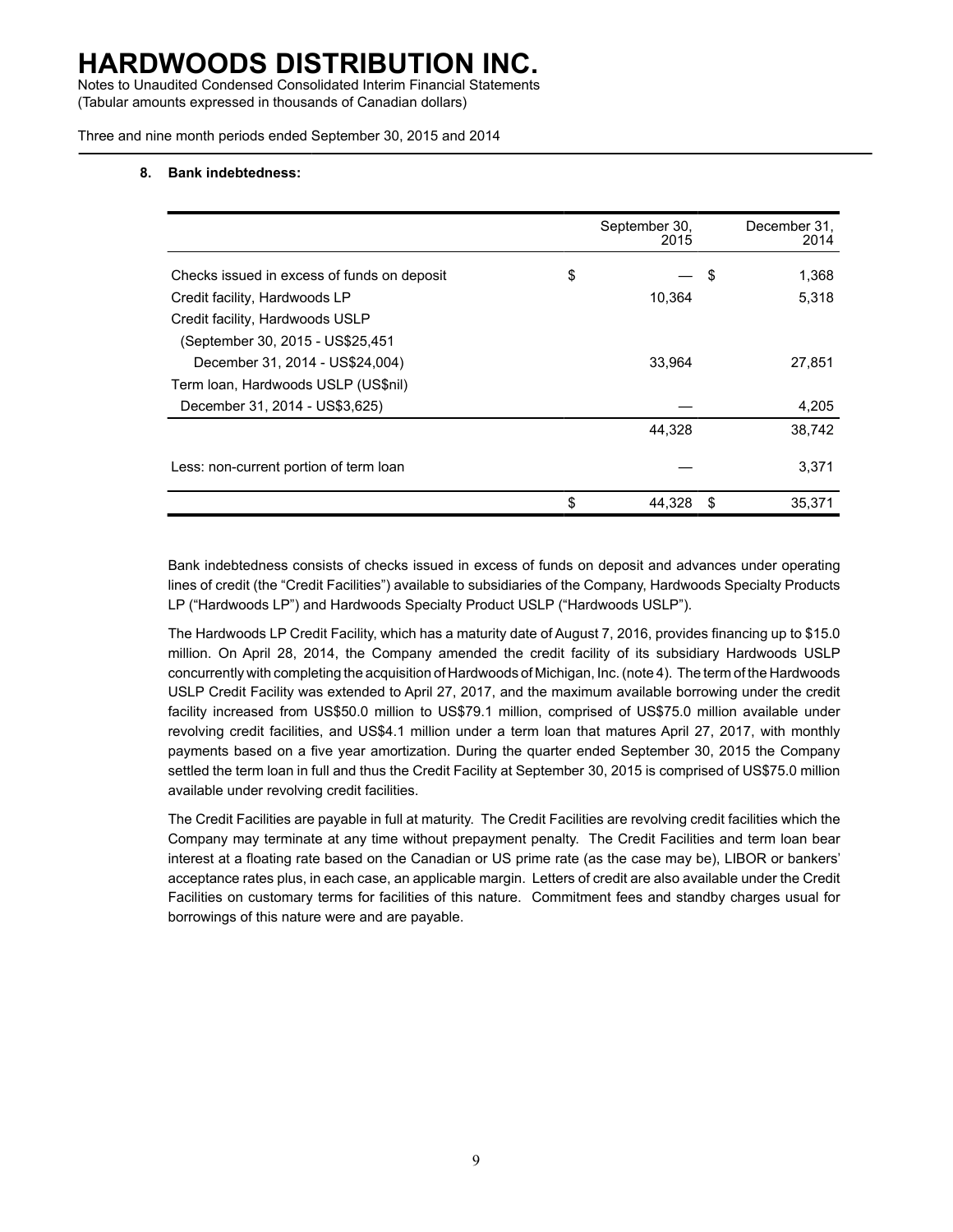Notes to Unaudited Condensed Consolidated Interim Financial Statements (Tabular amounts expressed in thousands of Canadian dollars)

Three and nine month periods ended September 30, 2015 and 2014

#### **8. Bank indebtedness (continued):**

The amount made available under the Credit Facility to Hardwoods LP from time to time is limited to the extent of 85% of the book value of accounts receivable and the lesser of 60% of the book value or 85% of appraised value of inventories with the amount based on inventories not to exceed 60% of the total amount to be available. Certain identified accounts receivable and inventories are excluded from the calculation of the amount available under the Credit Facility. Hardwoods LP is required to maintain a fixed charge coverage ratio (calculated as the ratio of earnings before interest, tax, depreciation and amortization ("EBITDA") less cash taxes, capital expenditures and distributions, divided by interest plus principal payments on capital lease obligations) of not less than 1.1 to 1. However, this covenant does not apply so long as the unused availability under the credit line is in excess of \$2.0 million. At September 30, 2015, the Hardwoods LP Credit Facility has unused availability of \$4.6 million, before checks issued in excess of funds on deposit of \$nil (December 31, 2014 - \$8.2 million, checks issued in excess of funds on deposit - \$nil).

As part of the amendment on April 28, 2014, the amount made available under the Credit Facility to Hardwoods USLP from time to time was increased to 90% of the book value of accounts receivable and 65% of the book value of inventories (with certain accounts receivable and inventory being excluded). During the quarter ended June 30, 2015, the Company reduced the borrowing base otherwise available such that the advance rates at September 30, 2015 are 85% of the book value of accounts receivable, and 55% of the book value of inventories. Hardwoods USLP is required to maintain a fixed charge coverage ratio (calculated as EBITDA less cash taxes and capital expenditures, divided by interest plus distributions) of 1.0 to 1. This covenant of the Hardwoods USLP Credit Facility does not need to be met, however, when the unused availability under the Credit Facility is in excess of certain thresholds. The minimum unused availability that must be maintained for the fixed charge coverage ratio not to apply at September 30, 2015 is US\$7.5 million. At September 30, 2015, the Hardwoods USLP Credit Facility has unused availability of \$42.6 million (US\$31.9 million), before checks issued in excess of funds on deposit of \$nil (US\$nil) (December 31, 2014 - \$28.7 million (US\$24.8 million), before checks issued in excess of funds on deposit of \$1.3 million (US\$1.1 million)).

#### **9. Share capital:**

(a) Share capital

At September 30, 2015, the authorized share capital of the Company comprised an unlimited number of common shares without par value ("Shares").

A continuity of share capital is as follows:

|                                             | <b>Shares</b> |     | Total  |
|---------------------------------------------|---------------|-----|--------|
| Balance at December 31, 2013                | 16,539,378    | - 5 | 45.298 |
| Issued pursuant to long term incentive plan | 112.036       |     | 532    |
| Balance at December 31, 2014                | 16.651.414    |     | 45.830 |
| Issued pursuant to long term incentive plan | 823           |     | 9      |
| Balance at September 30, 2015               | 16.652.237    | S   | 45.839 |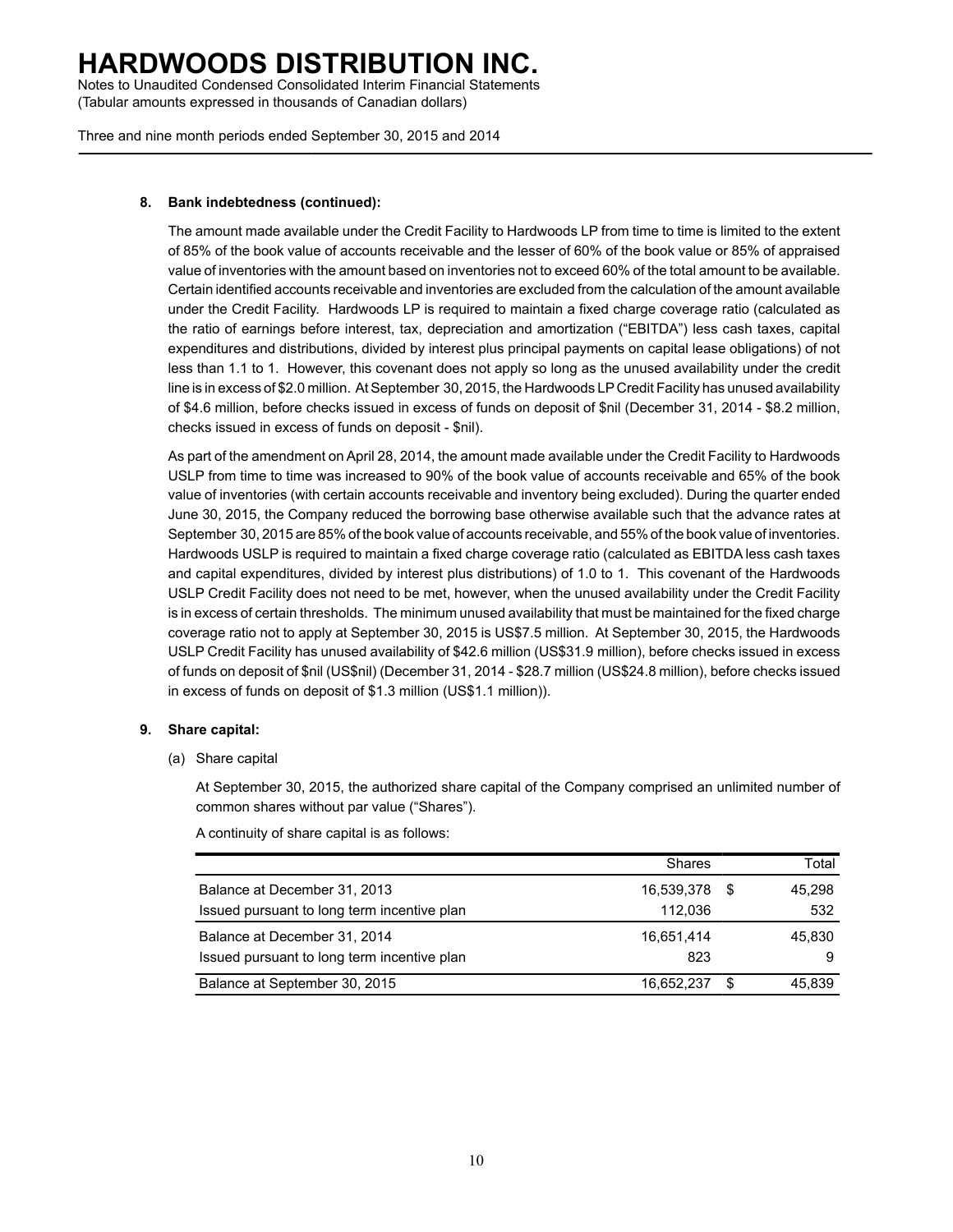Notes to Unaudited Condensed Consolidated Interim Financial Statements (Tabular amounts expressed in thousands of Canadian dollars)

Three and nine month periods ended September 30, 2015 and 2014

#### **9. Share capital (continued):**

#### (b) Long Term Incentive Plan ("LTIP"):

|                                                         | Performance<br>Shares | Restricted<br>Shares |
|---------------------------------------------------------|-----------------------|----------------------|
| Balance at December 31, 2013                            | 30,618                | 108,719              |
| LTIP shares issued during the year                      | 7.383                 | 63,356               |
| LTIP shares settled by exchange for free-trading Shares | (17,049)              | (73,162)             |
| Balance at December 31, 2014                            | 20,952                | 98.913               |
| LTIP shares issued during the period                    | 30,365                | 67,112               |
| LTIP shares settled by exchange for free-trading Shares |                       | (823)                |
| Balance at September 30, 2015                           | 51,317                | 165.202              |

Non-cash LTIP compensation expense of \$345,587 was recognized in the condensed consolidated interim statement of comprehensive income for the three month period ended September 30, 2015 (2014 - \$176,624) and \$817,456 for the nine month period ended September 30, 2015 (2014 - \$512,658).

(c) Weighted average shares:

The calculation of basic and fully diluted profit per share is based on the profit for the three month period ended September 30, 2015 of \$6.2 million (2014 - \$4.2 million) and nine month period ended September 30, 2015 of \$15.9 million (2014 - \$11.2 million). The weighted average number of common shares outstanding was as follows:

|                                           | Three months ended |                  | Nine months ended |                  |  |  |
|-------------------------------------------|--------------------|------------------|-------------------|------------------|--|--|
|                                           | September<br>30.   | September<br>30. | September<br>30.  | September<br>30, |  |  |
|                                           | 2015               | 2014             | 2015              | 2014             |  |  |
| Issued ordinary shares at                 |                    |                  |                   |                  |  |  |
| beginning of period                       | 16,651,414         | 16,539,378       | 16,651,414        | 16,539,378       |  |  |
| Effect of shares issued during the period |                    |                  |                   |                  |  |  |
| pursuant to long-term incentive plan      |                    |                  |                   |                  |  |  |
| Weighted average common shares - basic    | 16,651,414         | 16,539,378       | 16,651,414        | 16,539,378       |  |  |
| Effect of dilutive securities:            |                    |                  |                   |                  |  |  |
| Long-term incentive plan                  | 158,416            | 165,425          | 136,576           | 150,585          |  |  |
| Weighted average common shares -          |                    |                  |                   |                  |  |  |
| diluted                                   | 16.809.830         | 16.704.803       | 16.787.990        | 16.689.963       |  |  |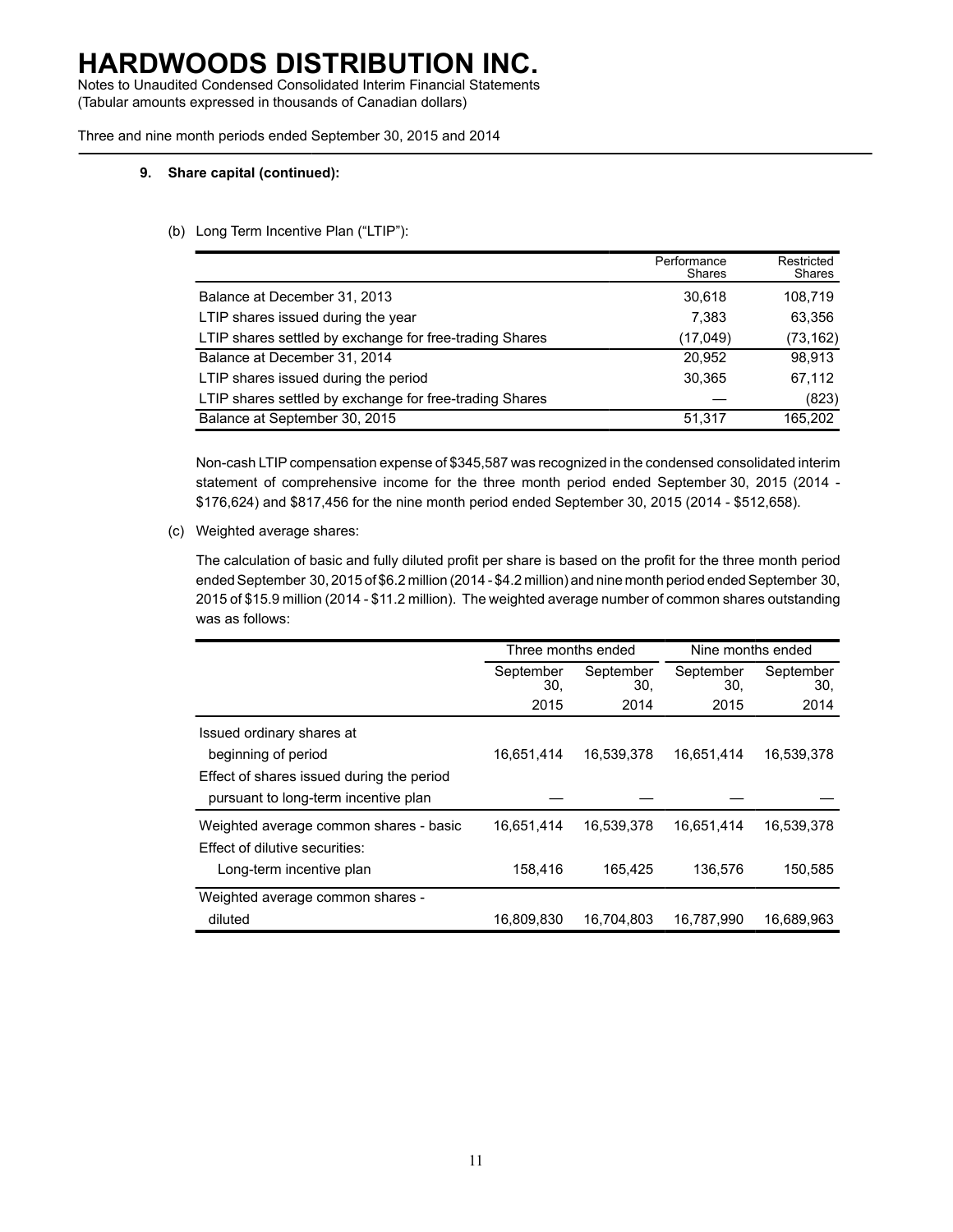Notes to Unaudited Condensed Consolidated Interim Financial Statements (Tabular amounts expressed in thousands of Canadian dollars)

Three and nine month periods ended September 30, 2015 and 2014

#### **10. Finance income and expense:**

|                                         |      | Three months ended |                  |    |                  |    | Nine months ended |    |                  |  |
|-----------------------------------------|------|--------------------|------------------|----|------------------|----|-------------------|----|------------------|--|
|                                         |      |                    | September<br>30, |    | September<br>30. |    | September<br>30.  |    | September<br>30, |  |
|                                         | Note |                    | 2015             |    | 2014             |    | 2015              |    | 2014             |  |
| Finance expense:                        |      |                    |                  |    |                  |    |                   |    |                  |  |
| Interest on bank indebtedness           | 8    | \$                 | $(317)$ \$       |    | $(337)$ \$       |    | (983) \$          |    | (875)            |  |
| Accretion of finance lease obligation   |      |                    | (31)             |    | (29)             |    | (86)              |    | (82)             |  |
| Total finance expense                   |      |                    | (348)            |    | (366)            |    | (1,069)           |    | (957)            |  |
| Finance income:                         |      |                    |                  |    |                  |    |                   |    |                  |  |
| Interest on trade receivables, customer |      |                    |                  |    |                  |    |                   |    |                  |  |
| notes, and employee loans               | 6    |                    | 106              |    | 105              |    | 298               |    | 325              |  |
| Foreign exchange gain                   |      |                    | 396              |    | 268              |    | 831               |    | 290              |  |
| Total finance income                    |      |                    | 502              |    | 373              |    | 1,129             |    | 615              |  |
| Net finance income (expense)            |      | \$                 | 154              | \$ | 7                | \$ | 60                | \$ | (342)            |  |

#### **11. Segment reporting:**

Information about geographic areas is as follows:

|                                  |               | Three months ended |               |         |               | Nine months ended |    |               |  |
|----------------------------------|---------------|--------------------|---------------|---------|---------------|-------------------|----|---------------|--|
|                                  | September 30, |                    | September 30, |         | September 30, |                   |    | September 30, |  |
|                                  |               | 2015               |               | 2014    |               | 2015              |    | 2014          |  |
| Revenue from external customers: |               |                    |               |         |               |                   |    |               |  |
| Canada                           | \$            | 30.736             | \$            | 27.525  | -S            | 88,747            | S  | 79.618        |  |
| <b>United States</b>             |               | 121,378            |               | 93,873  |               | 341,834           |    | 261,752       |  |
|                                  |               | 152,114            | \$            | 121,398 | \$            | 430,581           | \$ | 341,370       |  |

|                                     | September 30, |    | December 31, |  |
|-------------------------------------|---------------|----|--------------|--|
|                                     | 2015          |    | 2014         |  |
| Non-current assets <sup>(1)</sup> : |               |    |              |  |
| Canada                              | \$<br>1,463   | \$ | 991          |  |
| <b>United States</b>                | 14,246        |    | 12,800       |  |
|                                     | \$<br>15,709  | \$ | 13,791       |  |

(1) Excludes financial instruments and deferred income taxes.